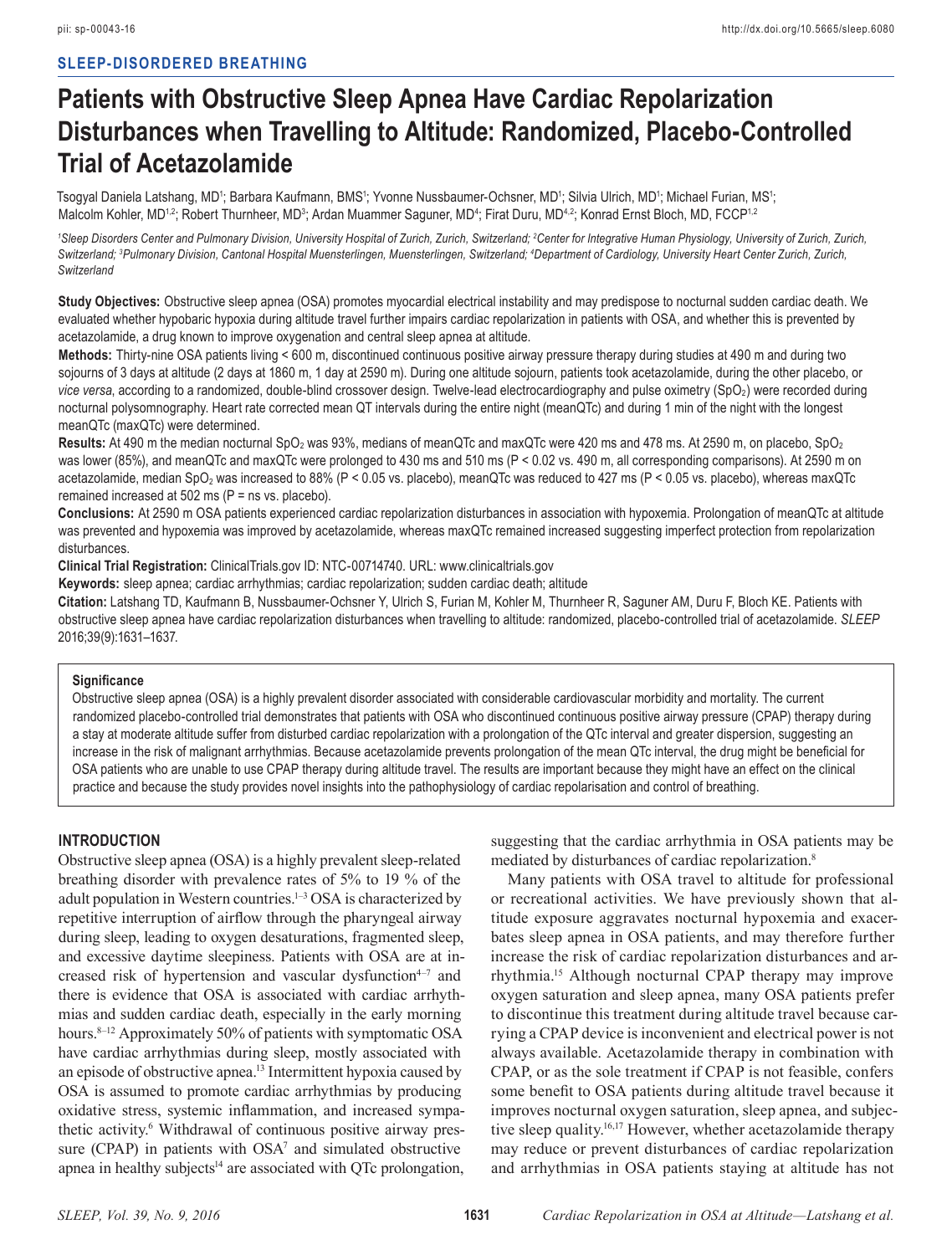been studied. Therefore, the purpose of the current study was to perform a randomized, placebo-controlled trial evaluating the hypotheses that (1) cardiac repolarization as refected by a prolonged QTc interval is disturbed in OSA patients during a stay at altitude, and (2) that the altitude-induced QTc prolongation is prevented by acetazolamide therapy.

# **METHODS**

## **Study Design**

This randomized, placebo-controlled, double-blind crossover trial evaluated the effects of a 3-day altitude sojourn on indices of cardiac repolarization in OSA patients discontinuing their long-term CPAP therapy; in addition, the efficacy of acetazolamide in preventing the effects of altitude on cardiac repolarization was tested. As described in detail previously, $16$  the trial included two altitude sojourns of 3 days each, one with acetazolamide, the other with placebo treatment, or *vice versa*, according to a randomized crossover design, separated by a 2-w washout period at < 600m (see next section). The study was approved by the institutional ethics committee, registered at clinicaltrials.gov NCT00714740, and all patients gave written informed consent. The primary outcomes of the trial (apnea-hypopnea index and nocturnal oxygen saturation) are reported in detail elsewhere,<sup>16</sup> and the data on cardiac repolarization, the focus of the current report, have not been published previously.

#### **Setting and Participants**

Baseline studies were carried out at the University Hospital in Zurich, Switzerland (490 m, barometric pressure 717 mmHg), altitude measurements were performed in the Swiss mountain resorts Davos Schatzalp (1860 m, barometric pressure 607 mmHg) and Davos Jakobshorn (2590 m, barometric pressure 554 mmHg). We invited OSA patients of both sexes, age 20 to 80 y, on successful CPAP therapy for more than 3 mo and living at an altitude below 600 m, to participate in our study. The diagnosis of OSA was based on an elevated apnea-hypopnea index (AHI) and symptoms of excessive daytime sleepiness documented in the medical records, prior to the start of CPAP therapy. Study inclusion required more than 15 oxygen desaturations per hour ( $> 3\%$  SpO<sub>2</sub> dips) during a current ambulatory pulse oximetry performed at the end of a 4-night period without CPAP in Zurich. In addition, polysomnography at 490 m had to show an AHI > 10 events/h with predominant obstructive events.

#### **Randomization and Interventions**

Participants were randomized to one of four sequences of altitude exposure and to two sequences of drug treatment according to a nested, balanced block design, i.e., they spent 1 day/night each at the following altitudes:

- sequence A: 490, 1860, 1860, 2590 m  $2$  w low altitude washout – 1860, 1860, 2590 m;
- sequence B: 490, 1860, 2590, 1860 m  $-2$  w low altitude washout – 1860, 2590, 1860 m;
- sequence C: 1860, 1860, 2590 m  $2$  w low altitude washout – 1860, 1860, 2590, 490 m;
- sequence D: 1860, 2590, 1860 m  $-$  2 w low altitude washout – 1860, 2590, 1860, 490 m.<sup>16</sup>

During the frst altitude sojourn patients took acetazolamide and during the second sojourn placebo, or vice-versa, according to randomization. Polysomnography and 12-lead electrocardiography (ECG) monitoring were assessed in the night at 490 m, in the second night at 1860 m and in the night at 2590 m. Patients chose among available study time slots without being aware of the order of altitude exposure assigned to them. The order of treatment with acetazolamide  $(2 \times 250)$ mg/d) and placebo during the two altitude sojourns was randomized by letting participants select a medication set from a box containing several identically looking sets of study drugs. Patients and investigators were blinded to the study treatment until completion of data analysis.

## **Assessments**

Participants were monitored with a 12-lead surface Holter ECG device during time in bed (Getemed, CardioDay ECG analyses software  $V2.2.0$ .<sup>18,19</sup> According to international standards,<sup>20</sup> the device recorded all leads simultaneously during the entire night, identifed the lead with the longest QT intervals and averaged the values every fve heartbeats. The QT intervals automatically determined by the software in this way was validated visually.

The corrected QT interval was calculated by the Bazett formula ( $QTc = QT$  interval divided by the square root of the RR interval).21,22 Mean values of QTc computed for the entire night (meanQTc), and mean QTc computed for the minute of the night with highest (maxQTc) and lowest values (minQTc) and the difference between these (max-minQTc) as a measure of variability were determined. QT dispersion among the simultaneously recorded 12 leads was computed as the difference in QT interval in the lead with the longest QT interval minus the corresponding value in the lead with the shortest QT interval.20 This analysis was performed for periods in the early morning (05:00–06:00) when the longest QT intervals were expected. Supraventricular and ventricular arrhythmias and bradycardia events (heart rate < 50/min for > 4 beats) were scored. Polysomnographic sleep studies comprised standard neurophysiologic measurements,17,23 calibrated respiratory inductance plethysmography,<sup>24</sup> diaphragmatic surface electromyography to differentiate obstructive from central apneas/hypopneas, transcutaneous  $PCO<sub>2</sub>$  (PtcCO<sub>2</sub>)<sup>25</sup>, airflow and pulse oximetry. Morning examinations included measurements of blood pressure, pulse oximetry and body weight.

#### **Outcomes**

The main outcome of the current analysis was the QTc interval duration. Secondary outcomes included the number of nocturnal arrhythmia events, heart rate, arterial oxygen saturation by pulse oximetry and the AHI. A sample size estimation performed in relation to the primary outcomes of the main study (AHI and the mean nocturnal oxygen saturation) suggested that at least 44 patients should be randomized.<sup>16</sup>

## **Statistical Analysis**

As most variables were not normally distributed, data are summarized as medians and quartiles. Analyses of drug effects were conducted on an intention-to-treat principle with missing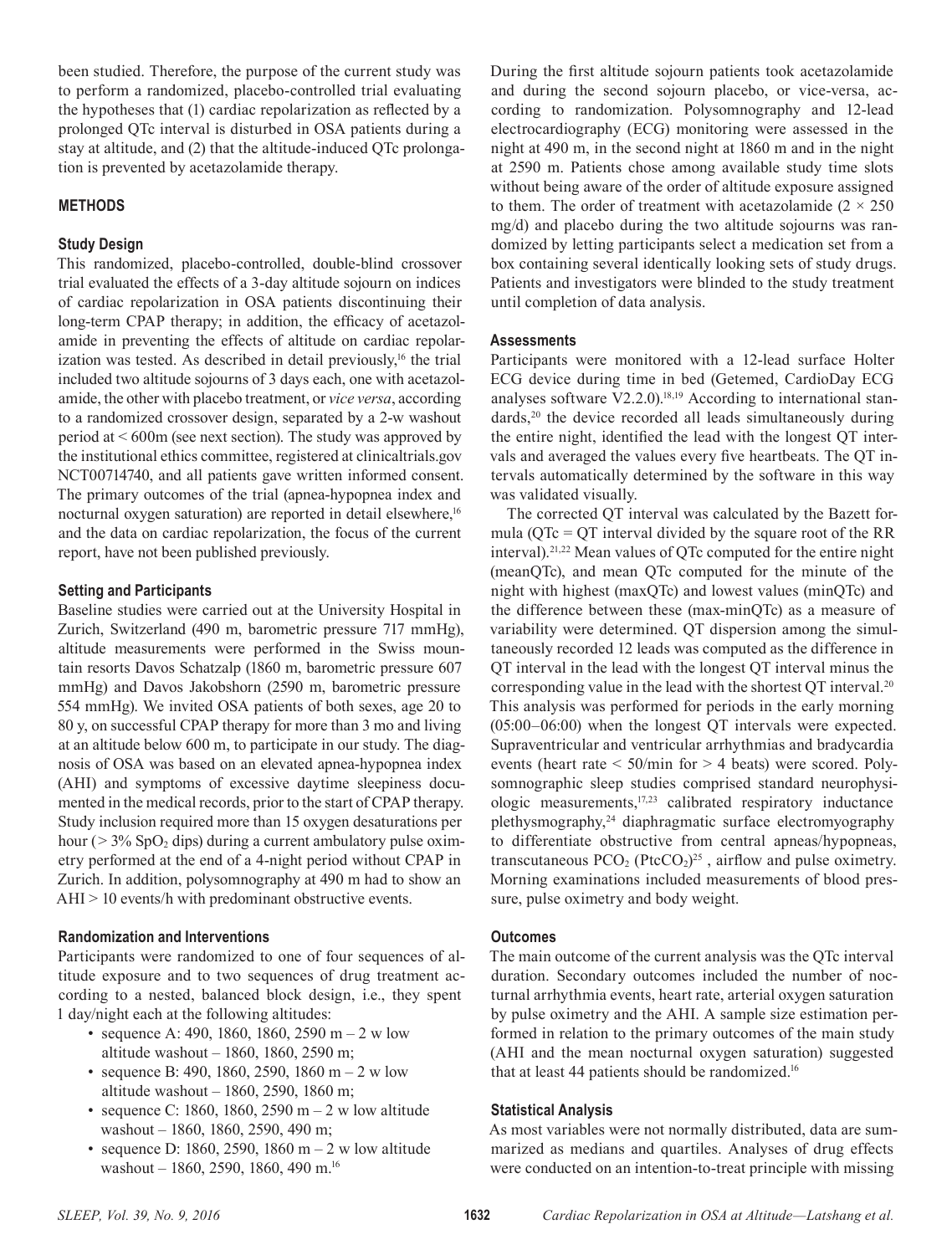values substituted by corresponding values on the alternative drug assuming no effect of acetazolamide. Effects of altitude and acetazolamide were evaluated by Friedman analysis of variance followed by post hoc analysis with Wilcoxon matched pairs tests as appropriate. Effects of interventions (altitude exposure, acetazolamide therapy) were further quantifed by median differences with 95 % confdence intervals.17 Multivariable, random-effects, generalized least-square regression models were adapted to the mean QTc interval (which was normally distributed) to assess the effects of treatment when controlling for potential confounders including time of the night spent with oxygen saturation  $\leq 90\%$  as a measure of sustained hypoxia at altitude, AHI, age, and sex. Two-sided tests applying a Bonferroni correction were applied and  $P < 0.05$  was considered statistically significant.<sup>17</sup>

## **RESULTS**

Of 75 screened patients, 49 met inclusion criteria and were randomized (Figure 1). One patient withdrew from the study after the frst night at 2590 m because of an acute peripheral vestibulopathy. Data from three patients had to be excluded according to the predefned criteria, because polysomnography at 490 m revealed an obstructive AHI < 10 events/h in two patients and predominant central sleep apnea in one patient.<sup>16</sup> Five had to be excluded because of atrial fbrillation and one because of a pacemaker rhythm that prevented reliable QTc measurement. Table 1 shows the characteristics of the 39 participants (36 men, 3 women) included into the analyses.

Results of ECG recordings and polysomnography are summarized in Tables 1, 2, and 3 and Figures 2 and 3. Baseline studies without CPAP at 490 m revealed median values of meanQTc of 420 ms, maxQTc of 478 ms, max-minQTc (QTc variability) of 82 ms and QT dispersion of 35 ms, which lies in the normal range for both men and women.<sup>26</sup> At 1860 m and 2590 m on placebo the QTc intervals were signifcantly prolonged (meanQTc 436 ms and 430 ms; maxQTc 499 ms and 510 ms, respectively) compared to corresponding values at 490 m (Table 2, Figure 2). Moreover, the measures of QT variability (max-minQTc) and of QT dispersion were also signifcantly larger at 2590 m than at 490 m (Table 2). On acetazolamide at 1860 m and 2590 m, meanQTc were signifcantly shorter (422 ms and 427 ms) than on placebo at corresponding altitude, and similar to the values at 490m, while maxQTc remained prolonged (494 ms and 502 ms). Acetazolamide decreased the meanQTc by  $-6$  ms (95% CI,  $-2$  ms to  $-12$  ms) at 1860 m and by −10 ms (95% confdence interval [CI], 0 to −12 ms) at 2590 m and it decreased QT dispersion by −12 ms (95% CI, −6 ms to −22 ms) at 1860 m and by −25 ms (95% CI, −21 to −37 ms) at 2590 m (Figure 3).



positive airway pressure; CSA, predominant central sleep apnea; ODI, oxygen desaturation index.

#### **Table 1**—Characteristics of patients.

| Demographics and clinical characteristics                 |                                 |
|-----------------------------------------------------------|---------------------------------|
| n                                                         | $39(36 \text{ m}, 3 \text{ f})$ |
| Age, y, median (quartiles)                                | 64 (58;66)                      |
| BMI, kg/m <sup>2</sup> , median (quartiles)               | 31.2 (26.5;35.8)                |
| Comorbidities, n (%)                                      |                                 |
| Arterial hypertension                                     | 27 (69)                         |
| Stable coronary artery disease                            | 4(10)                           |
| Diabetes mellitus                                         | 5(13)                           |
| Hypercholesterolemia                                      | 10(26)                          |
| Medication, n (%)                                         |                                 |
| Antihypertensive drugs                                    |                                 |
| <b>Diuretics</b>                                          | 9(23)                           |
| Calcium channel blocker                                   | 3(8)                            |
| β-blocker                                                 | 9(23)                           |
| ACE-inhibitor/angiotensin II receptor blockers            | 18(46)                          |
| Glucose lowering medication                               | 4(10)                           |
| Lipid lowering therapy                                    | 10 (26)                         |
| ACE, angiotensin-converting enzyme; BMI, body mass index. |                                 |
|                                                           |                                 |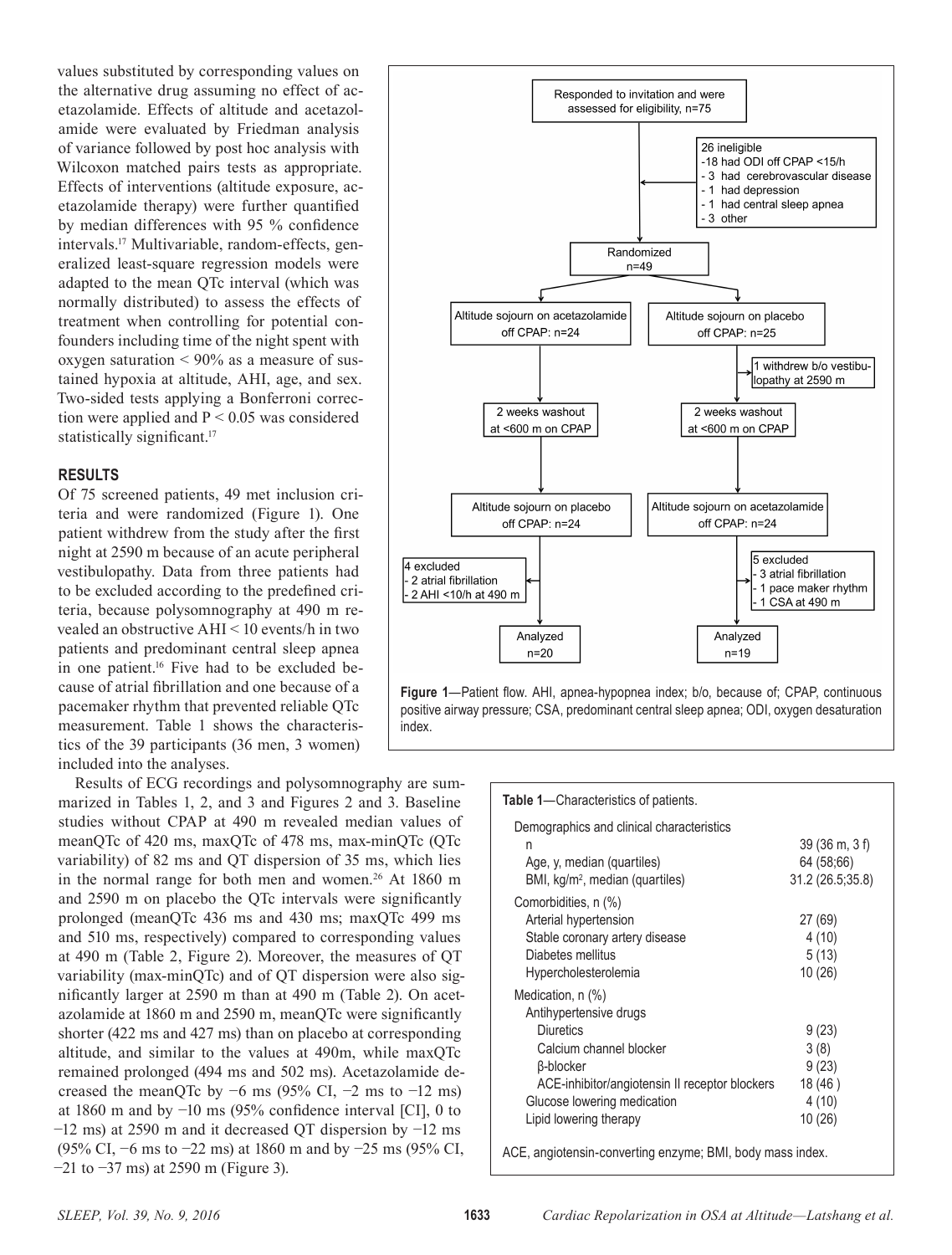#### **Table 2**—Results of electrocardiography monitoring and polysomnography (n = 39).

|                                     |                  |                               | Davos Schatzalp 1860 m        |                            | Davos Jakobshorn 2590 m             |         |
|-------------------------------------|------------------|-------------------------------|-------------------------------|----------------------------|-------------------------------------|---------|
|                                     | Zurich 490 m     | Placebo                       | Acetazolamide                 | Placebo                    | Acetazolamide                       | P       |
| meanQTc, ms                         | 420 (416:440)    | 436 (420:453) <sup>c</sup>    | 422 (410;440) <sup>a</sup>    | 430 (420;450) <sup>c</sup> | 427 (410:442) <sup>a</sup>          | < 0.001 |
| maxQTc, ms                          | 478 (458:510)    | 499 (477,536) <sup>c</sup>    | 494 (465;522) <sup>c</sup>    | 510 (483;553) $\circ$      | 502 (478:538) <sup>c</sup>          | < 0.001 |
| max-minQTc, ms                      | 82 (55;172)      | 134 (77,170)                  | 131 (84,278)                  | 130 (105;216) <sup>c</sup> | 134 (97:236) <sup>c</sup>           | 0.002   |
| QT dispersion, ms                   | 35(27, 45)       | 51 $(40,70)$ <sup>c</sup>     | $32(25,48)$ <sup>a</sup>      | 64 (46:73) <sup>c</sup>    | $29(25, 44)$ <sup>a</sup>           | < 0.001 |
| Supraventricular arrhythmias, 1/h   | 2.13(0.68, 3.86) | 2.14 (1.26;4.71)              | 1.17(0.38, 3.87)              | 1.79 (0.47;4.91)           | 1.53(0.41, 3.53)                    | 0.003   |
| Ventricular arrhythmias, 1/h        | 0.80(0.00, 7.95) | 0.58(0.12, 9.29)              | 0.59(0.00, 7.83)              | 0.48(0.00, 8.51)           | 0.33(0.11, 12.41)                   | 0.526   |
| Bradycardia events, 1/h             | 0.0(0.0;2.7)     | 0.1(0.0, 14.3)                | 0.0(0.0, 0.5)                 | 0.5(0.0, 14.4)             | $0.0(0.0,0.3)$ <sup>a</sup>         | < 0.001 |
| Heart rate, 1/min                   | 64 (57;72)       | 66 (60,74)                    | 68 (60:75) $\degree$          | 68 (60;73) <sup>c</sup>    | 69 $(61,74)$ °                      | 0.012   |
| Mean arterial blood pressure, mmHq  | 104 (96;115)     | 103 (95;112)                  | 98 (94;110) <sup>a,c</sup>    | 108 (101:114)              | 101 (97:108)                        | 0.008   |
| % time with oxygen saturation < 90% | 9.6(3.5, 27.7)   | $50.9(30.4,59.7)$ °           | $21.4(10.5, 43.3)^{a,c}$      | $75.9(63.8; 88.8)^{b,c}$   | 57.8 $(41.1,78.1)$ <sup>a,b,c</sup> | < 0.001 |
| Mean oxygen saturation, %           | 93 (92;94)       | 89 (88;90) <sup>c</sup>       | 91 (89,93) a,c                | $85(83,88)$ <sup>b,c</sup> | 88 (85;89) a,b,c                    | < 0.001 |
| Apnea-hypopnea index, total, 1/h    | 50.9 (41.4;73.1) | 63.6 (47.9;87.4) <sup>c</sup> | 49.1 (26.0,62.4) <sup>a</sup> | 86.2 (65.9;105.8) b,c      | 57.8 (49.2;83.8) a,b,c              | < 0.001 |

Values presented as medians (quartiles). P values are listed for Friedman analysis of variance. Results of Wilcoxon matched pairs tests applying Bonferroni correction:  ${}^{a}P$  < 0.05 vs. placebo at same altitude.  ${}^{b}P$  < 0.05 vs. 1860 m within treatment.  ${}^{c}P$  < 0.05 vs. 490 m. Mean QTc intervals were computed for the entire night (meanQTc), for the minute of the night with highest (maxQTc) and lowest values (minQTc). The differences (max-minQTc) and QT dispersion were computed as measures of QT variability and dispersion, respectively.

**Table 3**—Regression analysis of the effect of altitude and acetazolamide on the mean QTc interval (dependent variable).

|                                        | Univariable Analysis |                    |         | <b>Multivariable Analysis</b> |                     |         |
|----------------------------------------|----------------------|--------------------|---------|-------------------------------|---------------------|---------|
| <b>Independent Variables</b>           | Coefficient          | 95% CI             | D       | Coefficient                   | 95% CI              | D       |
| % time with oxygen saturation < 90%    | 0.109                | 0.023 to 0.195     | 0.014   | 0.111                         | 0.031 to 0.191      | 0.007   |
| Drug effect, acetazolamide vs. placebo | $-4.76$              | $-8.03$ to $-1.48$ | 0.004   | $-6.32$                       | $-11.85$ to $-0.78$ | 0.025   |
| Apnea-hypopnea index, 1/h              | 0.105                | 0.034 to 0.175     | 0.004   | $-0.060$                      | $-0.161$ to 0.041   | 0.245   |
| Age, per year older                    | 0.27                 | $-0.34$ to 0.88    | 0.392   | 0.06                          | $-0.60$ to 0.72     | 0.849   |
| Sex, female vs. male                   | 28.3                 | 12.7 to $44.0$     | < 0.001 | 27.8                          | 12.1 to 43.4        | < 0.001 |

n = 156 observations at 1860 m and 2590 m (39 participants). Mean QTc interval was the dependent variable. Placebo was encoded as 1, acetazolamide as 2; male sex was encoded as 1 and female as 2. CI, confdence interval.

Multivariable, random-effects, generalized least-square regression analysis was performed with the mean QTc interval as the dependent variable and percent time spent with oxygen saturation below 90%, acetazolamide/placebo therapy, AHI, age, and sex as independent variables (Table 3). This analysis confrmed independent effects of acetazolamide and of hypoxemia.

There were fewer bradycardia events on acetazolamide at 2590 m compared to placebo. The number of supraventricular and ventricular arrhythmias was not signifcantly infuenced by altitude or treatment. Mean nocturnal heart rate was increased at 2590 m on placebo and acetazolamide.

#### **DISCUSSION**

We studied measures of cardiac repolarization and arrhythmias in patients with OSA who discontinued their CPAP therapy during altitude travel. The nocturnal recordings revealed that ascending from 490 m to 2590 m induced considerable prolongations of the mean and maximal QTc intervals (median increase in meanQTc  $+8$  ms, in maxQTc  $+38$  ms), and an increase of the QT dispersion (median increase +28 ms). In 24 of 38 patients (63%) staying 1 night at 2590 m (on placebo) the maxQTc reached very high values exceeding 500 ms. Because

prolongation and increased dispersion of cardiac repolarization have been associated with malignant cardiac arrhythmia and sudden cardiac death<sup>9-12,20,27,28</sup> our data suggest that untreated OSA patients are at increased risk of such adverse cardiac events when traveling to altitude without treatment. The current randomized, placebo-controlled trial further demonstrates that acetazolamide prevented the altitude-induced prolongation of meanQTc and of QT dispersion in OSA patients and may therefore provide some beneft if CPAP is not feasible.

Intermittent hypoxia is a physiological consequence of OSA that promotes cardiac arrhythmias by autonomic nervous system activation, increased oxidative stress and altered myocardial excitability.<sup>5</sup> Recurrent arousals following the respiratory events lead to sympathetic activation and possibly coronary vasoconstriction. Furthermore, increased negative intrathoracic pressure swings during obstructive apnea/ hypopnea may stretch the myocardial wall and intrathoracic vessels. These mechanical effects could enforce changes in myocardial excitability and may also lead to structural remodeling of the myocardium.<sup>6</sup> Disturbances of cardiac repolarization have been reported in OSA patients based on prolonged and variable QT intervals that suggested myocardial electrical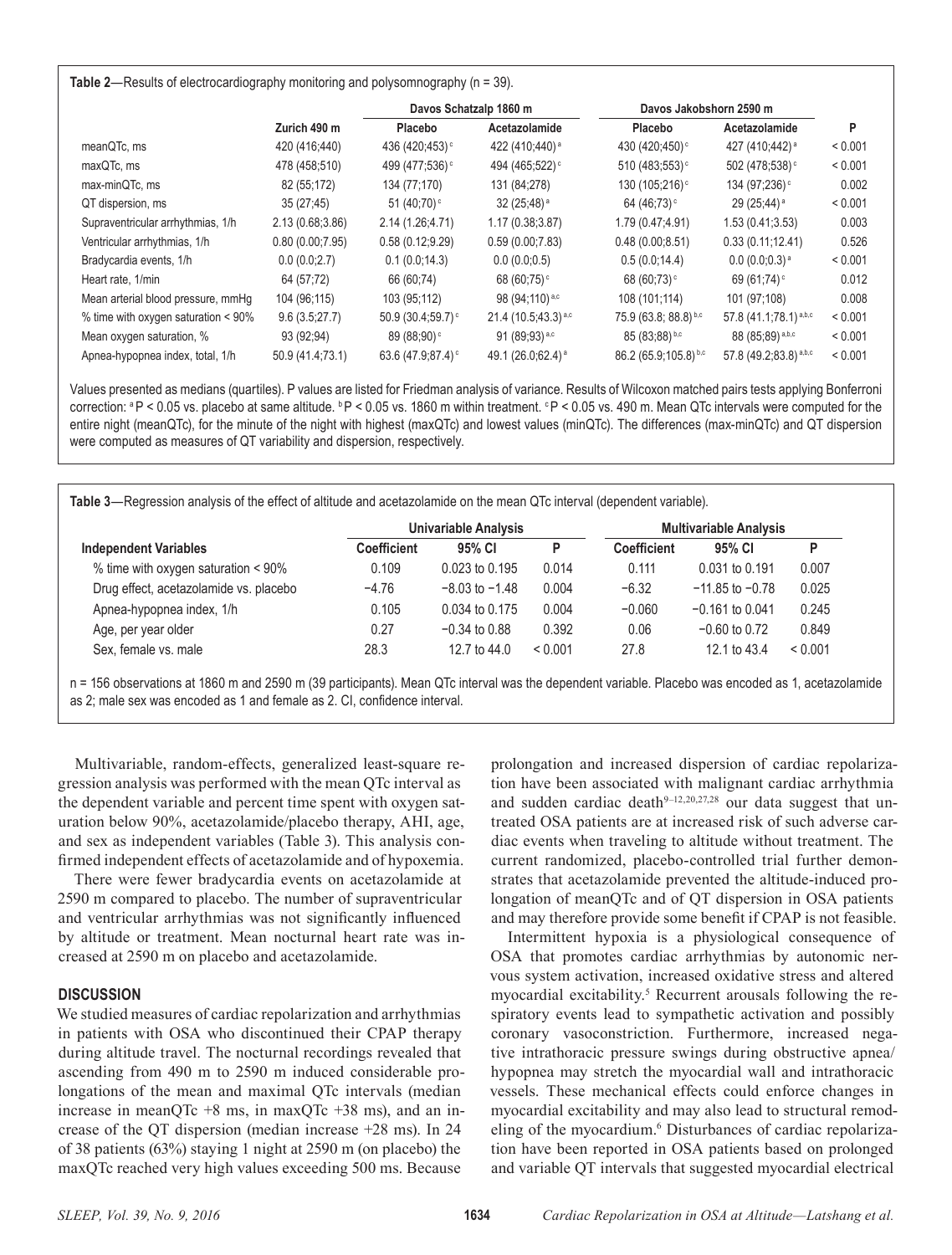

**Figure 2**—QTc intervals in patients with obstructive sleep apnea at three different altitudes during discontinuation of continuous positive airway pressure therapy. White boxes with whiskers and dots represent medians, quartiles,  $5<sup>th</sup>$ ,  $10<sup>th</sup>$ ,  $90<sup>th</sup>$  and  $95<sup>th</sup>$  percentiles during placebo treatment, gray boxes represent corresponding values during acetazolamide treatment. Mean QTc intervals during entire nights (meanQTc, lower panel) and mean QTc intervals during minutes with the highest values of the nights (maxQTc, upper panel) are shown. Signifcant differences (P < 0.05) between values at the higher altitudes versus values at 490 m, and between acetazolamide and placebo are indicated.

instability.<sup>11,12,29,30</sup> Gillis et al.  $31$  observed a significant prolongation of QTc and decreasing heart rate during severe apneas as well as shortening of QTc and abrupt increases in the heart rate during the post apneic hyperventilation period. These sudden changes in cardiac repolarization and heart rate may be signifcant triggers in the development of ventricular arrhythmias and may contribute to the cardiovascular mortality of OSA in particular during the night.<sup>8,31</sup>

We have previously shown that untreated OSA patients traveling to altitude experience pronounced hypoxemia and an exacerbation of sleep apnea due to frequent central events.<sup>15</sup> This was associated with an increase in the incidence of ventricular extra beats, suggesting that aggravation of intermittent and sustained hypoxia promoted cardiac electrical instability. Rossi et al.<sup>7</sup> demonstrated in OSA patients on long-term CPAP therapy that withdrawal of the treatment for 2 w was associated with a prolongation of QTc measured during daytime. The amount of QTc prolongation was correlated with the severity of the recurring sleep apnea. The fndings of the current trial corroborate and extend these fndings by suggesting that the exposure to hypobaric hypoxia during a stay at altitude without CPAP therapy represents an even greater risk of malignant cardiac arrhythmia and sudden cardiac death for OSA patients compared to discontinuation of CPAP in normobaric



**Figure 3**—The effects of exposure to higher altitudes in patients using placebo (1860 and 2590 m, respectively) versus 490 m are illustrated by plotting median differences with 95% confdence interval (CI) of the corresponding mean QTc intervals during entire nights (meanQTc, panel A1), mean QTc intervals during minutes with the highest values of the nights (maxQTc, panel A2), and the QT dispersion (panel A3). The effects of acetazolamide vs. placebo at 1860 and 2590 m on meanQTc, maxQTc, and QT dispersion are illustrated in a similar way in panels B1- B3. MeanQTc, maxQTc and QT dispersion were prolonged at the higher altitudes and acetazolamide prevented the altitude induced increase in meanQTc and in QT dispersion.

conditions near sea level.<sup>9,10,27,28,32,33</sup> Regression analysis revealed that the QTc prolongation observed at higher altitude was related to the greater degree of hypoxemia rather than to the increase in central apneas (Table 3). In the current study, the incidence of ventricular arrhythmias at 490 m was low and it was not signifcantly increased at the higher altitudes despite the prolongation of QTc. This may have been related to an insufficient sample size and to the fact that only 4 of the 39 patients in the current study had (stable) coronary heart disease that predisposes to arrhythmia<sup>34</sup> during exposure to hypoxia.

Acetazolamide has been shown to prevent acute mountain sickness and reduce high altitude periodic breathing in healthy subjects.<sup>35,36</sup> This carbonic anhydrase inhibitor stimulates ventilation and improves oxygenation by promoting renal elimination of bicarbonate thereby counteracting the altitude induced respiratory alkalosis. In patients with OSA at low altitude, acetazolamide has no clinically relevant effect on sleeprelated breathing disturbances. However, in OSA patients traveling to altitude and on acetazolamide, we have shown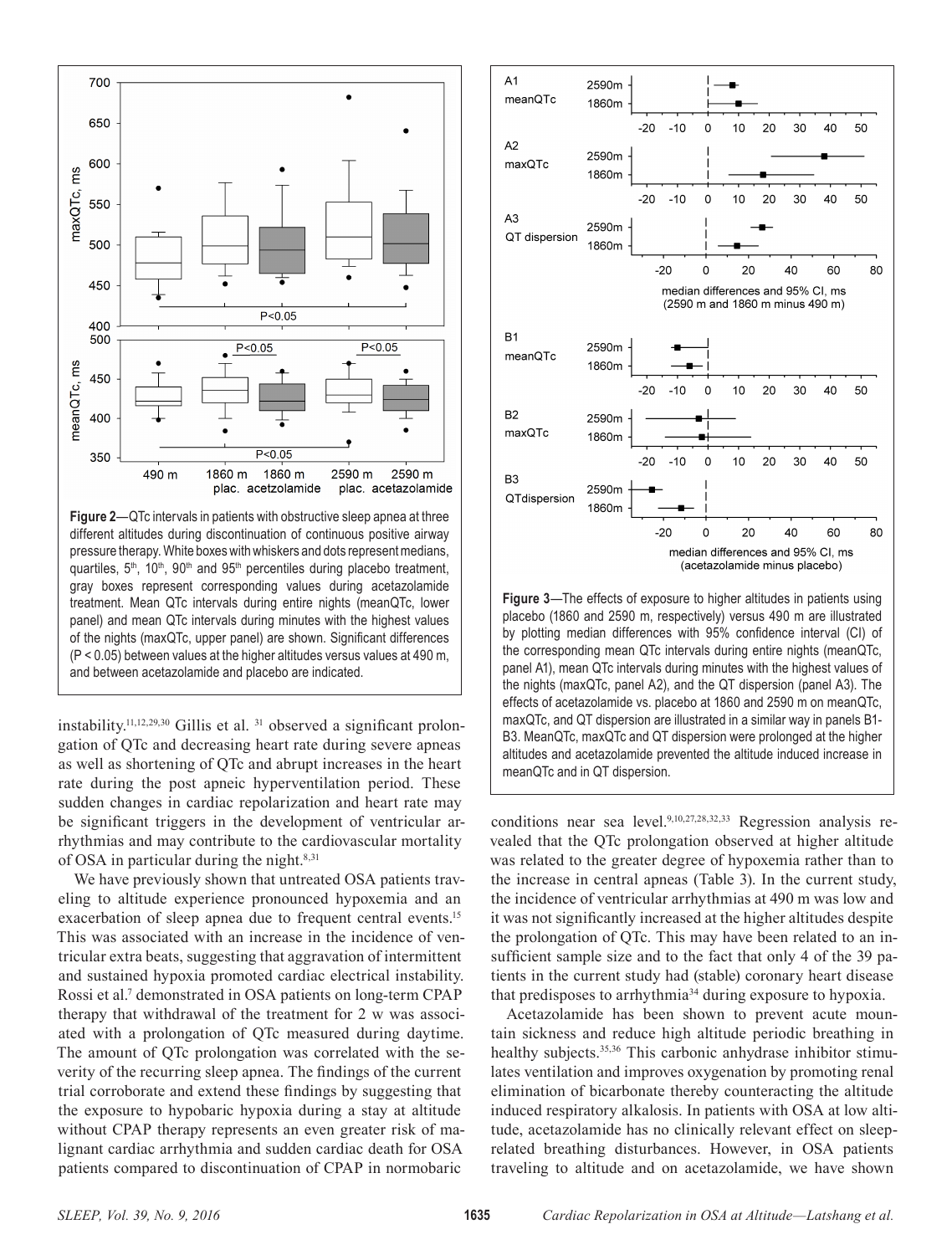that acetazolamide improves nocturnal arterial oxygen saturation,  $AHI<sub>16,17</sub>$  and cerebral tissue oxygenation<sup>37</sup> when used as the sole therapy or in combination with CPAP therapy. The current trial indicates that the improvement in arterial oxygen saturation by acetazolamide may have additional beneficial effects in OSA patients during altitude travel by preventing the prolongation of QTc and the associated risks (Table 2).

In summary, our study in patients with OSA who discontinued CPAP therapy during a stay at 1860 m and 2590 m demonstrates that sustained and intermittent hypoxia at moderate altitude leads to disturbed cardiac repolarization with a prolongation of the QTc interval and greater dispersion, suggesting an increase in the risk of malignant arrhythmias. This may apply particularly to those suffering from coronary heart disease or using drugs that prolong QT duration such as certain antidepressants or macrolide antibiotics. Because acetazolamide improves arterial oxygen saturation and AHI and prevents prolongation of the meanQTc and QT dispersion, the drug might be benefcial for OSA patients who are unable to use CPAP therapy during altitude travel.

#### **REFERENCES**

- 1. Heinzer R, Vat S, Marques-Vidal P, et al. Prevalence of sleepdisordered breathing in the general population: the HypnoLaus study. Lancet Respir Med 2015;3:310–8.
- 2. Punjabi NM. The epidemiology of adult obstructive sleep apnea. Proc Amer Thorac Soc 2008;5:136–43.
- 3. Young T, Palta M, Dempsey J, Peppard PE, Nieto FJ, Hla KM. Burden of sleep apnea: rationale, design, and major fndings of the Wisconsin Sleep Cohort study. WMJ 2009;108:246–9.
- 4. Marin JM, Carrizo SJ, Vicente E, Agusti AG. Long-term cardiovascular outcomes in men with obstructive sleep apnoeahypopnoea with or without treatment with continuous positive airway pressure: an observational study. Lancet 2005;365:1046–53.
- 5. Kohler M, Stradling JR. Mechanisms of vascular damage in obstructive sleep apnea. Nature reviews. Cardiology 2010;7:677–85.
- 6. Rossi VA, Stradling JR, Kohler M. Effects of obstructive sleep apnoea on heart rhythm. Eur Respir J 2013;41:1439–51.
- 7. Rossi VA, Stoewhas AC, Camen G, et al. The effects of continuous positive airway pressure therapy withdrawal on cardiac repolarization: data from a randomized controlled trial. Eur Heart J 2012;33:2206–12.
- 8. Gami AS, Howard DE, Olson EJ, Somers VK. Day-night pattern of sudden death in obstructive sleep apnea. N Engl J Med 2005;352:1206–14.
- 9. Straus SM, Kors JA, De Bruin ML, et al. Prolonged QTc interval and risk of sudden cardiac death in a population of older adults. J Am Coll Cardiol 2006;47:362–7.
- 10. Zhang Y, Post WS, Blasco-Colmenares E, Dalal D, Tomaselli GF, Guallar E. Electrocardiographic QT interval and mortality: a metaanalysis. Epidemiology 2011;22:660–70.
- 11. Shamsuzzaman AS, Somers VK, Knilans TK, Ackerman MJ, Wang Y, Amin RS. Obstructive sleep apnea in patients with congenital long QT syndrome: implications for increased risk of sudden cardiac death. Sleep 2015;38:1113–9.
- 12. Shamsuzzaman A, Amin RS, van der Walt C, et al. Daytime cardiac repolarization in patients with obstructive sleep apnea. Sleep Breath 2015;19:1135–40.
- 13. Guilleminault C, Connolly SJ, Winkle RA. Cardiac arrhythmia and conduction disturbances during sleep in 400 patients with sleep apnea syndrome. Am J Cardiol 1983;52:490–4.
- 14. Camen G, Clarenbach CF, Stowhas AC, et al. The effects of simulated obstructive apnea and hypopnea on arrhythmic potential in healthy subjects. Eur J Appl Physiol 2013;113:489–96.
- 15. Nussbaumer-Ochsner Y, Schuepfer N, Ulrich S, Bloch KE. Exacerbation of sleep apnoea by frequent central events in patients with the obstructive sleep apnoea syndrome at altitude: a randomised trial. Thorax 2010;65:429–35.
- 16. Nussbaumer-Ochsner Y, Latshang TD, Ulrich S, Kohler M, Thurnheer R, Bloch KE. Patients with obstructive sleep apnea syndrome beneft from acetazolamide during an altitude sojourn: a randomized, placebo-controlled, double-blind trial. Chest 2012;141:131–8.
- 17. Latshang TD, Nussbaumer-Ochsner Y, Henn RM, et al. Effect of acetazolamide and autoCPAP therapy on breathing disturbances among patients with obstructive sleep apnea syndrome who travel to altitude: a randomized controlled trial. JAMA 2012;308:2390–8.
- 18. Burke GM, Wang N, Blease S, Levy D, Magnani JW. Assessment of reproducibility--automated and digital caliper ECG measurement in the Framingham Heart Study. J Electrocardiol 2014;47:288–93.
- 19. Mason JW, Moon TE. Automated measurements for individualized heart rate correction of the QT interval. Clin Trials 2015;12:149–55.
- 20. Rautaharju PM, Surawicz B, Gettes LS, et al. AHA/ACCF/HRS recommendations for the standardization and interpretation of the electrocardiogram: part IV: the ST segment, T and U waves, and the QT interval: a scientifc statement from the American Heart Association Electrocardiography and Arrhythmias Committee, Council on Clinical Cardiology; the American College of Cardiology Foundation; and the Heart Rhythm Society. Endorsed by the International Society for Computerized Electrocardiology. J Am Coll Cardiol 2009;53:982–91.
- 21. Bazett HC. An analysis of the time-relations of electrocardiograms. Heart 1920;7:353–70.
- 22. Saguner AM, Ganahl S, Baldinger SH, et al. Usefulness of electrocardiographic parameters for risk prediction in arrhythmogenic right ventricular dysplasia. Am J Cardiol 2014;113:1728–34.
- 23. Bloch KE. Polysomnography: a systematic review. Technol Health Care 1997;5:285–305.
- 24. Bloch KE, Li Y, Sackner MA, Russi EW. Breathing pattern during sleep disruptive snoring. Eur Respir J 1997;10:576–86.
- 25. Senn O, Clarenbach CF, Kaplan V, Maggiorini M, Bloch KE. Monitoring carbon dioxide tension and arterial oxygen saturation by a single earlobe sensor in patients with critical illness or sleep apnea. Chest 2005;128:1291–6.
- 26. Uberoi A, Stein R, Perez MV, et al. Interpretation of the electrocardiogram of young athletes. Circulation 2011;124:746–57.
- 27. Barr CS, Naas A, Freeman M, Lang CC, Struthers AD. QT dispersion and sudden unexpected death in chronic heart failure. Lancet 1994;343:327–9.
- 28. Haugaa KH, Edvardsen T, Amlie JP. Prediction of life-threatening arrhythmias--still an unresolved problem. Cardiology 2011;118:129–37.
- 29. Kilicaslan F, Tokatli A, Ozdag F, et al. Tp-e interval, Tp-e/QT ratio, and Tp-e/QTc ratio are prolonged in patients with moderate and severe obstructive sleep apnea. Pacing Clin Electrophysiol 2012;35:966–72.
- 30. Baumert M, Smith J, Catcheside P, et al. Variability of QT interval duration in obstructive sleep apnea: an indicator of disease severity. Sleep 2008;31:959–66.
- 31. Gillis AM, Stoohs R, Guilleminault C. Changes in the QT interval during obstructive sleep apnea. Sleep 1991;14:346–50.
- 32. Passman R, Kadish A. Polymorphic ventricular tachycardia, long Q-T syndrome, and torsades de pointes. Med Clin North Am 2001;85:321–41.
- 33. el-Sherif N, Turitto G. The long QT syndrome and torsade de pointes. Pacing Clin Electrophysiol 1999;22:91–110.
- 34. Holmes J, Kubo SH, Cody RJ, Kligfeld P. Arrhythmias in ischemic and nonischemic dilated cardiomyopathy: prediction of mortality by ambulatory electrocardiography. Am J Cardiol 1985;55:146–51.
- 35. Basnyat B, Gertsch JH, Johnson EW, Castro-Marin F, Inoue Y, Yeh C. Effcacy of low-dose acetazolamide (125 mg BID) for the prophylaxis of acute mountain sickness: a prospective, double-blind, randomized, placebo-controlled trial. High Alt Med Biol 2003;4:45–52.